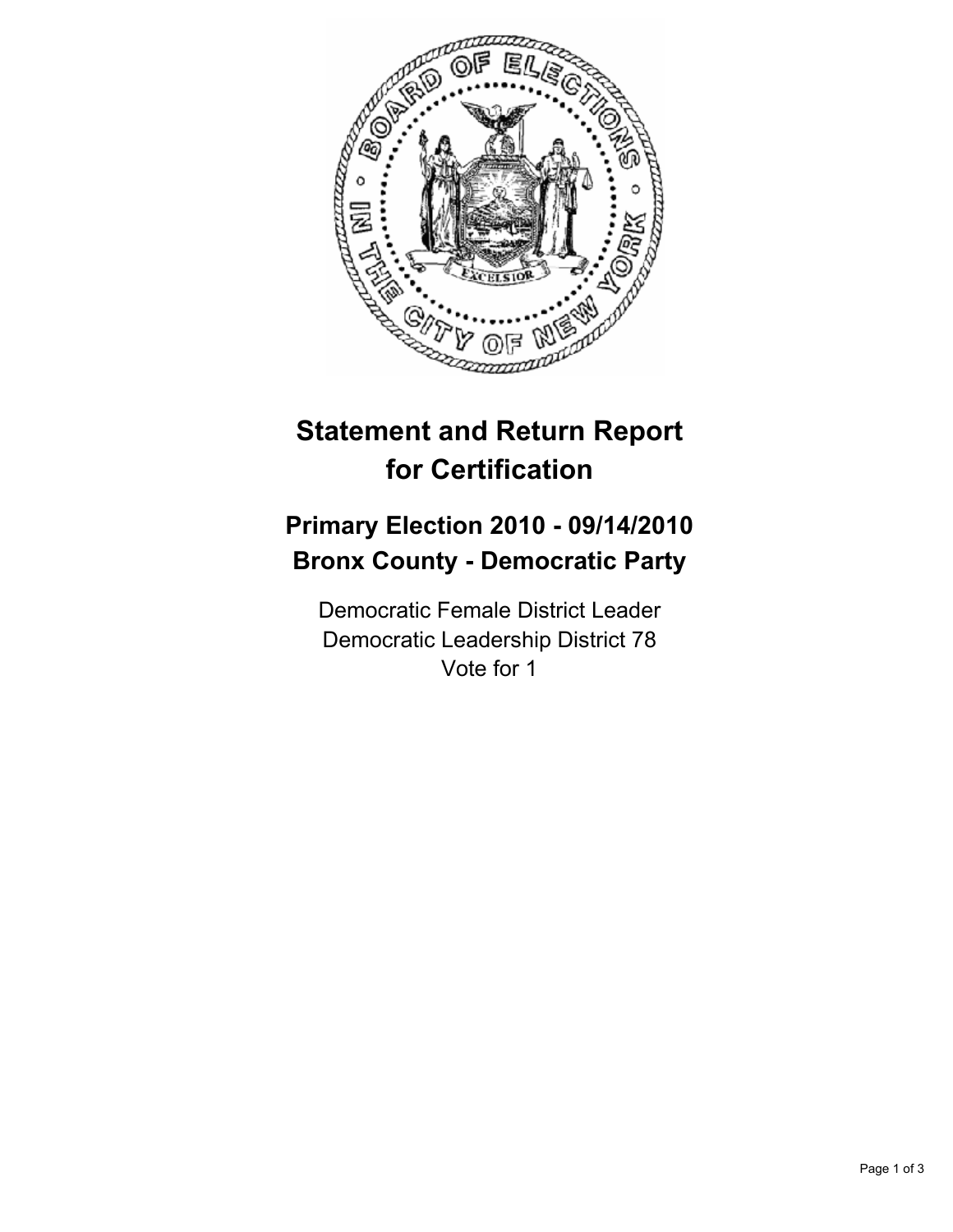

## **Assembly District 78**

| <b>PUBLIC COUNTER</b>       | 4,107 |
|-----------------------------|-------|
| <b>EMERGENCY</b>            | 0     |
| ABSENTEE/MILITARY           | 83    |
| AFFIDAVIT                   | 89    |
| <b>MYRNA D CORCINO</b>      | 563   |
| NILDA VELAZQUEZ             | 2,234 |
| ANYONE ELSE (WRITE-IN)      |       |
| CUAMO (WRITE-IN)            |       |
| LYDIA PEREZ (WRITE-IN)      |       |
| WILLIAM SULLIVAN (WRITE-IN) |       |
| YUDELKA TAPIA (WRITE-IN)    | 3     |
| <b>Total Votes</b>          | 2,804 |
|                             |       |